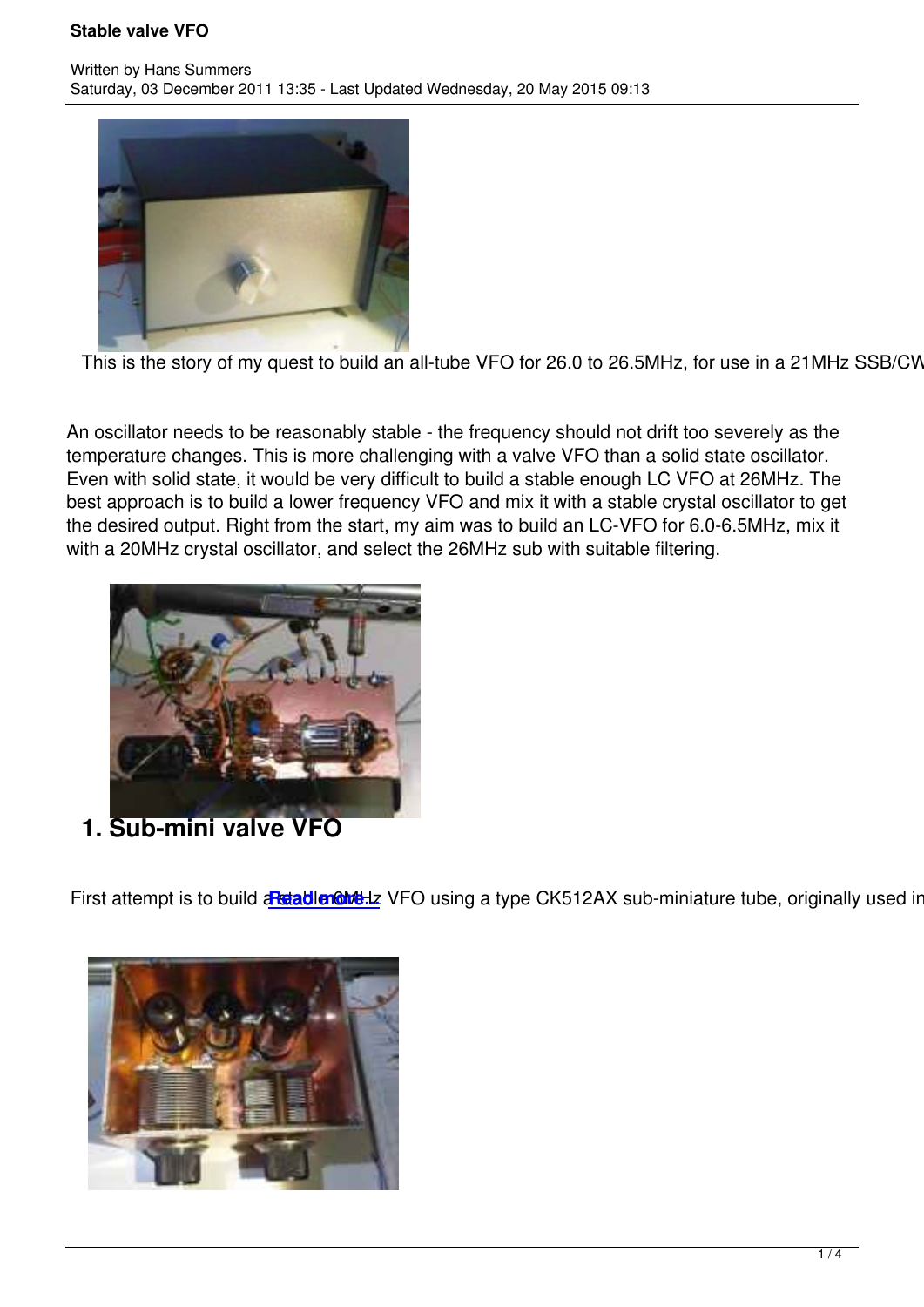## **2. Mixer VFO mk1**

Written by Hans Summers Summers Summers Summers Summers Summers Summers Summers Summers Summers Summers Summer

The next attempt uses 1BAT orgstal.oscillator and VFO; 6BE6 mixer, and EF91 buffer. It produces a 26.0-



## **3. Mixer VFO with insulated tank components**

The same circuit as 2, beleasion with the tank components insulated, and the tubes in the open for better ver



**4. Mixer VFO using battery valves**

To reduce the warm-up **Reiadhisorexer** VFO now uses low power battery valves - DF96 VFO, 1T4 crystal o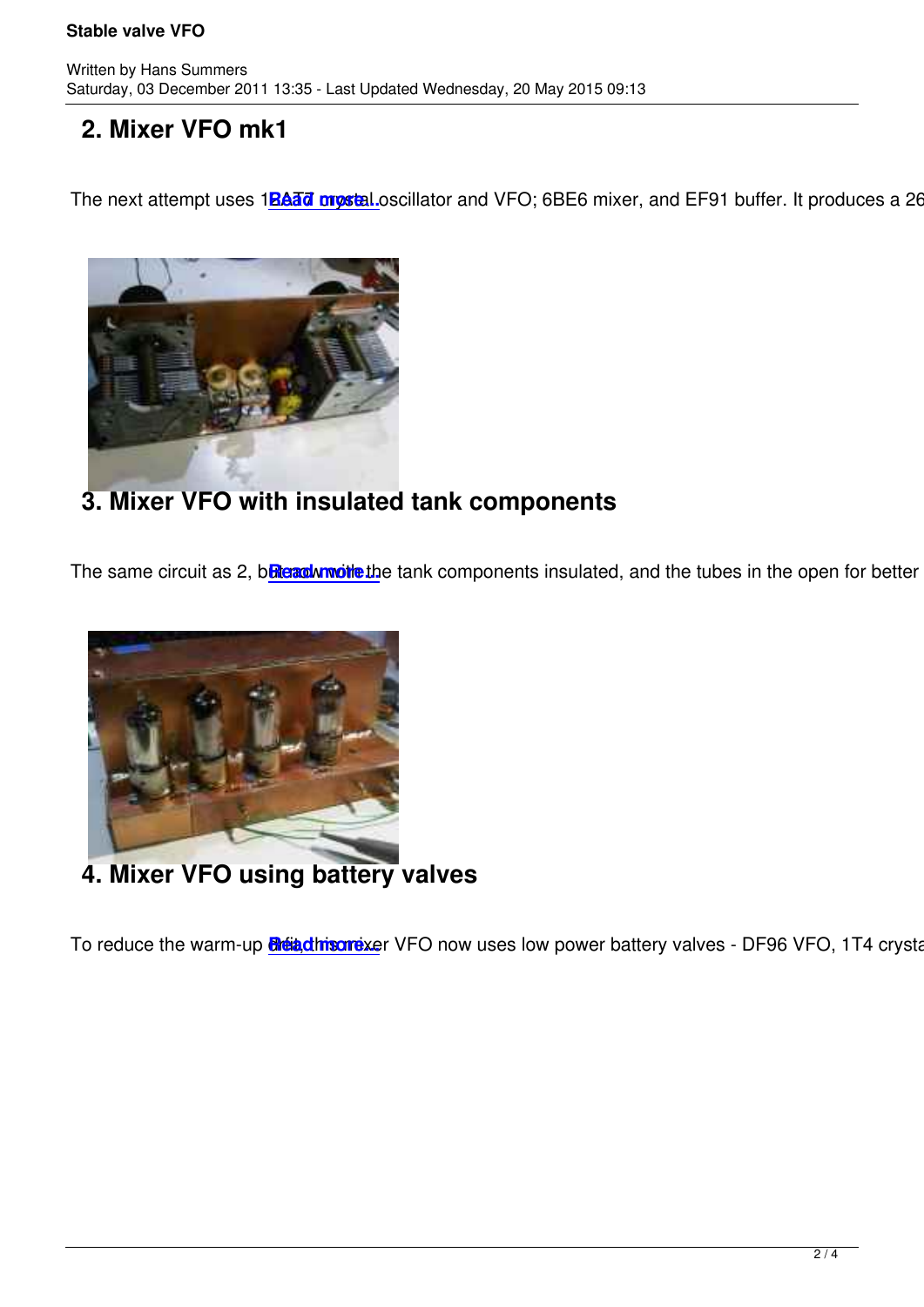

The next rebuild abando**Beddha inte**s of insulation, which seems to slow down drift but not eliminate it, inter



One reader kindly sent remarbeine 6088 pencil tubes to experiment with, and they seem much more suitat



Another dream, was to tRead makenklin VFO. Here I did so using the pair of 6088's, and had no trouble may